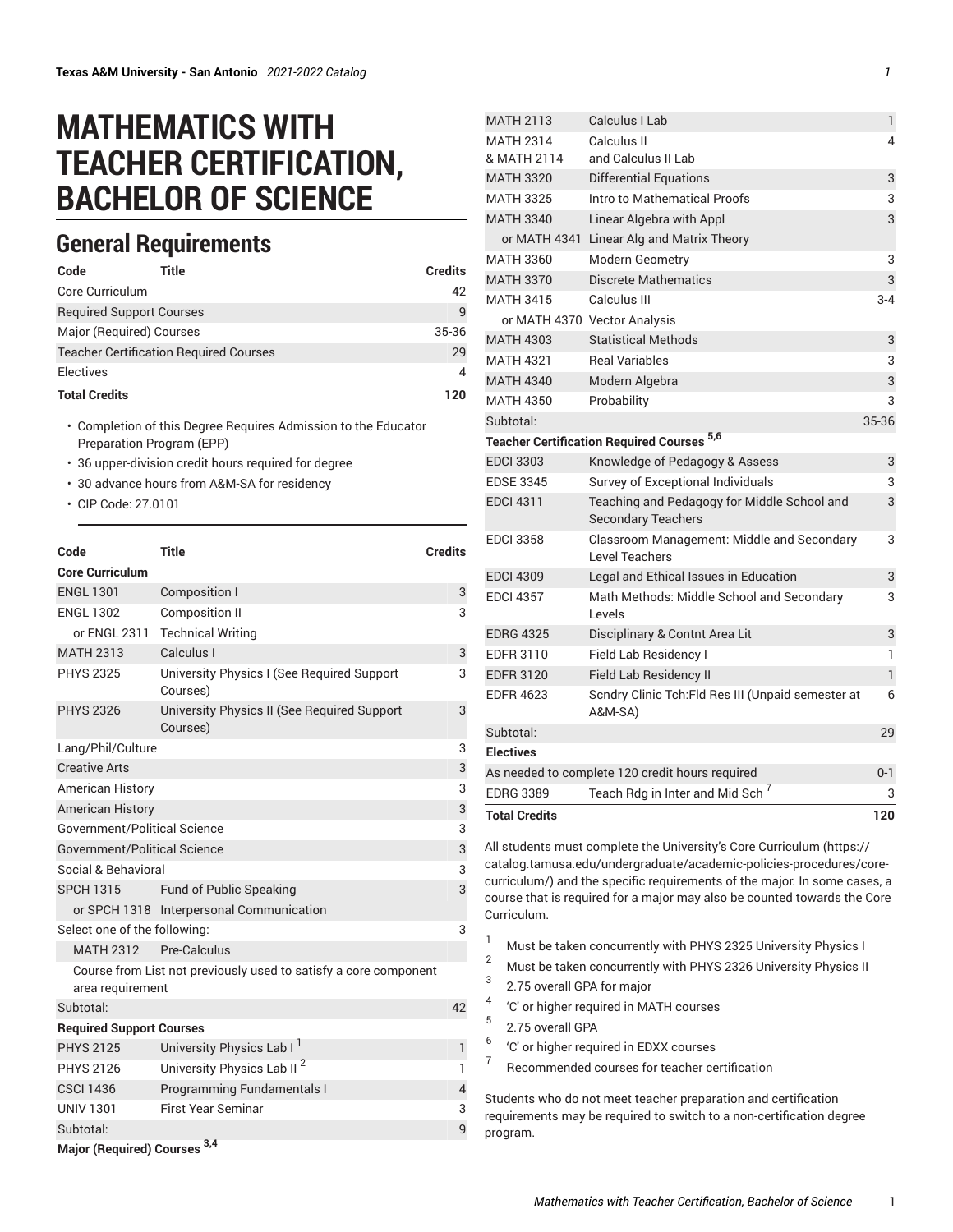Completion of 45 hours; all with a 'C' or better; Cumulative GPA of 2.75; Qualifying scores in Reading, Writing and Mathematics.

| Code                       | Title                                    | <b>Credits</b> |
|----------------------------|------------------------------------------|----------------|
| <b>ENGL 1301</b>           | Composition I                            | 3              |
| <b>ENGL 2311</b>           | <b>Technical Writing</b>                 | 3              |
| <b>MATH 1314</b>           | College Algebra (at least)               | 3              |
| An additional math course  |                                          |                |
| <b>HIST 1301</b>           | US History to 1865                       | 3              |
| <b>HIST 1302</b>           | US History from 1865                     | 3              |
| <b>SPCH 1315</b>           | <b>Fund of Public Speaking</b>           | 3              |
|                            | or SPCH 1318 Interpersonal Communication |                |
| 2 Life & Physical Sciences |                                          |                |

## **Requirements General Requirements**

| Code                            | Title                                         | <b>Credits</b> |
|---------------------------------|-----------------------------------------------|----------------|
| Core Curriculum                 |                                               | 42             |
| <b>Required Support Courses</b> |                                               | $\mathsf{q}$   |
| Major (Required) Courses        |                                               | 35-36          |
|                                 | <b>Teacher Certification Required Courses</b> | 29             |
| Electives                       |                                               | 4              |
| <b>Total Credits</b>            |                                               | 120            |

• Completion of this Degree Requires Admission to the Educator Preparation Program (EPP)

• 36 upper-division credit hours required for degree

- 30 advance hours from A&M-SA for residency
- CIP Code: 27.0101

All students must complete the University's Core [Curriculum \(https://](https://catalog.tamusa.edu/undergraduate/academic-policies-procedures/core-curriculum/) [catalog.tamusa.edu/undergraduate/academic-policies-procedures/core](https://catalog.tamusa.edu/undergraduate/academic-policies-procedures/core-curriculum/)[curriculum/\)](https://catalog.tamusa.edu/undergraduate/academic-policies-procedures/core-curriculum/) and the specific requirements of the major. In some cases, a course that is required for a major may also be counted towards the Core Curriculum.

| Code                         | Title                                                   | <b>Credits</b> |
|------------------------------|---------------------------------------------------------|----------------|
| <b>Core Curriculum</b>       |                                                         |                |
| <b>ENGL 1301</b>             | Composition I                                           | 3              |
| <b>ENGL 1302</b>             | Composition II                                          | 3              |
| or ENGL 2311                 | <b>Technical Writing</b>                                |                |
| <b>MATH 2313</b>             | Calculus I                                              | 3              |
| <b>PHYS 2325</b>             | University Physics I (See Required Support<br>Courses)  | 3              |
| <b>PHYS 2326</b>             | University Physics II (See Required Support<br>Courses) | 3              |
| Lang/Phil/Culture            |                                                         | 3              |
| <b>Creative Arts</b>         |                                                         | 3              |
| <b>American History</b>      |                                                         | 3              |
| <b>American History</b>      |                                                         | 3              |
| Government/Political Science |                                                         | 3              |
| Government/Political Science |                                                         | 3              |
| Social & Behavioral          |                                                         | 3              |
| <b>SPCH 1315</b>             | <b>Fund of Public Speaking</b>                          | 3              |

|                                                            | or SPCH 1318 Interpersonal Communication                                 |                |  |
|------------------------------------------------------------|--------------------------------------------------------------------------|----------------|--|
| Select one of the following:<br>3                          |                                                                          |                |  |
| <b>MATH 2312</b>                                           | Pre-Calculus                                                             |                |  |
|                                                            | Course from List not previously used to satisfy a core component         |                |  |
| area requirement                                           |                                                                          |                |  |
| Subtotal:                                                  |                                                                          | 42             |  |
| <b>Required Support Courses</b>                            |                                                                          |                |  |
| <b>PHYS 2125</b>                                           | University Physics Lab I <sup>1</sup>                                    | 1              |  |
| <b>PHYS 2126</b>                                           | University Physics Lab II <sup>2</sup>                                   | 1              |  |
| <b>CSCI 1436</b>                                           | Programming Fundamentals I                                               | $\overline{4}$ |  |
| <b>UNIV 1301</b>                                           | <b>First Year Seminar</b>                                                | 3              |  |
| Subtotal:                                                  |                                                                          | 9              |  |
| Major (Required) Courses 3,4                               |                                                                          |                |  |
| <b>MATH 2113</b>                                           | Calculus I Lab                                                           | 1              |  |
| <b>MATH 2314</b>                                           | Calculus II                                                              | 4              |  |
| & MATH 2114                                                | and Calculus II Lab                                                      |                |  |
| <b>MATH 3320</b>                                           | <b>Differential Equations</b>                                            | 3              |  |
| <b>MATH 3325</b>                                           | Intro to Mathematical Proofs                                             | 3              |  |
| <b>MATH 3340</b>                                           | Linear Algebra with Appl                                                 | 3              |  |
|                                                            | or MATH 4341 Linear Alg and Matrix Theory                                |                |  |
| <b>MATH 3360</b>                                           | Modern Geometry                                                          | 3              |  |
| <b>MATH 3370</b>                                           | <b>Discrete Mathematics</b>                                              | 3              |  |
| <b>MATH 3415</b>                                           | Calculus III                                                             | $3 - 4$        |  |
|                                                            | or MATH 4370 Vector Analysis                                             |                |  |
| <b>MATH 4303</b>                                           | <b>Statistical Methods</b>                                               | 3              |  |
| <b>MATH 4321</b>                                           | <b>Real Variables</b>                                                    | 3              |  |
| <b>MATH 4340</b>                                           | Modern Algebra                                                           | 3              |  |
| <b>MATH 4350</b>                                           | Probability                                                              | 3              |  |
| Subtotal:                                                  |                                                                          | 35-36          |  |
|                                                            | <b>Teacher Certification Required Courses 5,6</b>                        |                |  |
| <b>EDCI 3303</b>                                           | Knowledge of Pedagogy & Assess                                           | 3              |  |
| <b>EDSE 3345</b>                                           | Survey of Exceptional Individuals                                        | 3              |  |
| <b>EDCI 4311</b>                                           | Teaching and Pedagogy for Middle School and<br><b>Secondary Teachers</b> | 3              |  |
| <b>EDCI 3358</b>                                           | Classroom Management: Middle and Secondary<br>Level Teachers             | 3              |  |
| <b>EDCI 4309</b>                                           | Legal and Ethical Issues in Education                                    | 3              |  |
| <b>EDCI 4357</b>                                           | Math Methods: Middle School and Secondary                                | 3              |  |
|                                                            | Levels                                                                   |                |  |
| <b>EDRG 4325</b>                                           | Disciplinary & Contnt Area Lit                                           | 3              |  |
| <b>EDFR 3110</b>                                           | Field Lab Residency I                                                    | 1              |  |
| <b>EDFR 3120</b>                                           | Field Lab Residency II                                                   | 1              |  |
| <b>EDFR 4623</b>                                           | Scndry Clinic Tch:Fld Res III (Unpaid semester at<br><b>A&amp;M-SA)</b>  | 6              |  |
| Subtotal:                                                  |                                                                          | 29             |  |
| <b>Electives</b>                                           |                                                                          |                |  |
| As needed to complete 120 credit hours required<br>$0 - 1$ |                                                                          |                |  |
| <b>EDRG 3389</b>                                           | Teach Rdg in Inter and Mid Sch <sup>7</sup>                              | 3              |  |
| <b>Total Credits</b>                                       |                                                                          | 120            |  |
|                                                            |                                                                          |                |  |
| 1                                                          | Must be taken concurrently with PHYS 2325 University Physics I           |                |  |

<sup>2</sup> Must be taken concurrently with PHYS <sup>2326</sup> University Physics II

3 2.75 overall GPA for major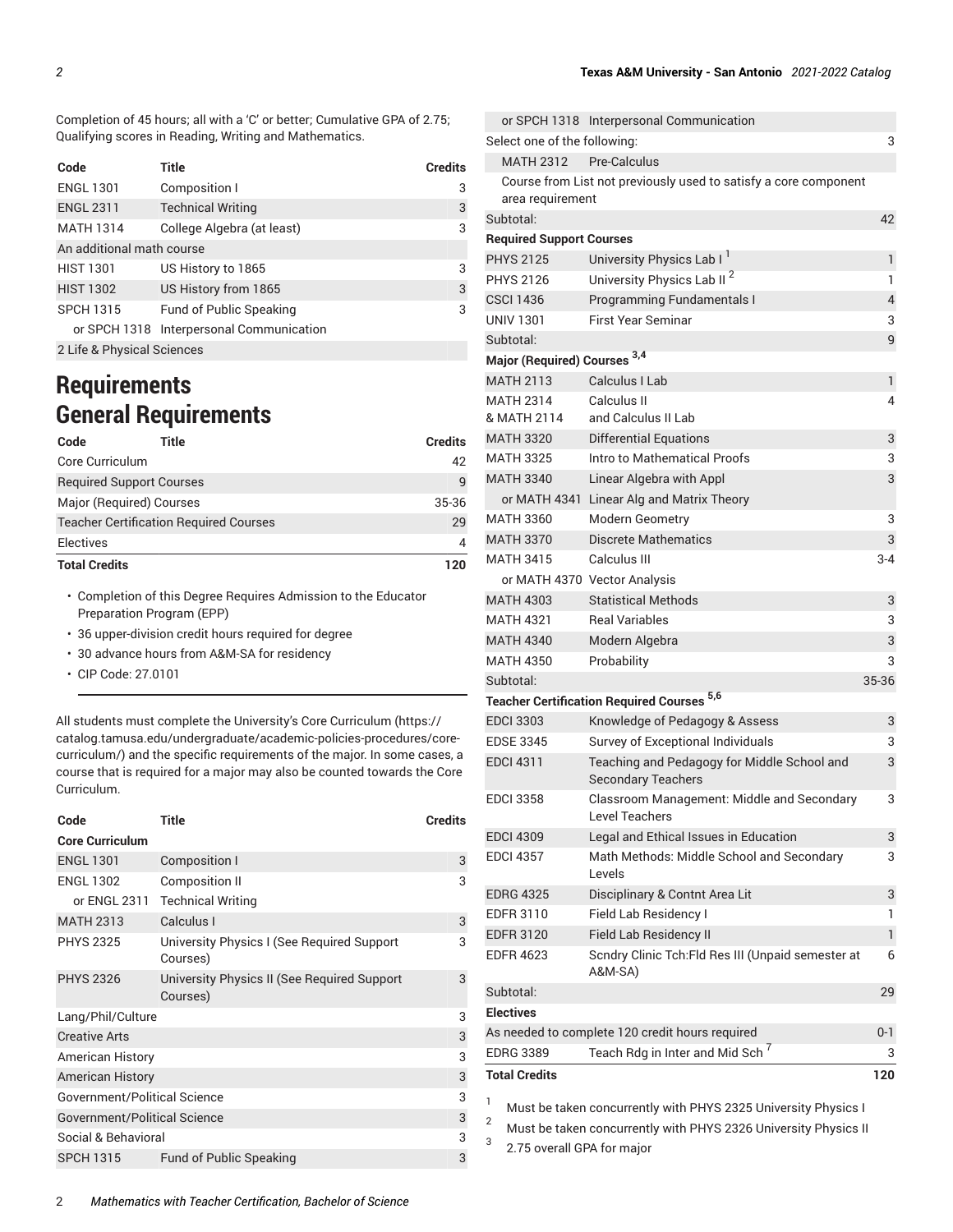- 4 'C' or higher required in MATH courses
- 5 2.75 overall GPA
- 6 'C' or higher required in EDXX courses
- 7 Recommended courses for teacher certification

Students who do not meet teacher preparation and certification requirements may be required to switch to a non-certification degree program.

Completion of 45 hours; all with a 'C' or better; Cumulative GPA of 2.75; Qualifying scores in Reading, Writing and Mathematics.

| Code                       | Title                                    | <b>Credits</b> |
|----------------------------|------------------------------------------|----------------|
| <b>ENGL 1301</b>           | Composition I                            | 3              |
| <b>ENGL 2311</b>           | <b>Technical Writing</b>                 | 3              |
| <b>MATH 1314</b>           | College Algebra (at least)               | 3              |
| An additional math course  |                                          |                |
| <b>HIST 1301</b>           | US History to 1865                       | 3              |
| <b>HIST 1302</b>           | US History from 1865                     | 3              |
| <b>SPCH 1315</b>           | <b>Fund of Public Speaking</b>           | 3              |
|                            | or SPCH 1318 Interpersonal Communication |                |
| 2 Life & Physical Sciences |                                          |                |

## **Plan of Study**

*This suggested plan of study is intended to be used as a guide in conjunction with official degree requirements outlined in the catalog. While this plan demonstrates a course of study that covers eight semesters, each student's academic path is unique and your timeline may look different. Students should regularly consult with academic advisors as they plan their course schedules as course offerings may vary.*

| <b>Course</b>          | <b>Title</b>                   | <b>Credits</b> |
|------------------------|--------------------------------|----------------|
| <b>First Year</b>      |                                |                |
| <b>First Semester</b>  |                                |                |
| <b>ENGL 1301</b>       | Composition I                  | 3              |
| <b>MATH 1314</b>       | College Algebra                | 3              |
| & MATH 1014            | and College Algebra Recitation |                |
| <b>Creative Arts</b>   |                                | 3              |
| <b>SPCH 1315</b>       | <b>Fund of Public Speaking</b> | 3              |
| or SPCH 1318           | or Interpersonal Communication |                |
| <b>HIST 1301</b>       | US History to 1865             | 3              |
|                        | <b>Credits</b>                 | 15             |
| <b>Second Semester</b> |                                |                |
| <b>MATH 2312</b>       | Pre-Calculus                   | 3              |
| <b>ENGL 1302</b>       | <b>Composition II</b>          | 3              |
| or ENGL 2311           | or Technical Writing           |                |
| Lang/Phil/Culture      |                                | 3              |
| <b>UNIV 1301</b>       | <b>First Year Seminar</b>      | 3              |
| <b>HIST 1302</b>       | US History from 1865           | 3              |
|                        | <b>Credits</b>                 | 15             |
| <b>Second Year</b>     |                                |                |
| <b>First Semester</b>  |                                |                |
| <b>MATH 2313</b>       | Calculus I                     | 4              |
| & MATH 2113            | and Calculus I Lab             |                |

| <b>PHYS 1301</b><br>or CHEM 1311<br>or BIOL 1306 | <b>General Physics I</b><br>or General Chemistry I<br>or Gen Biology I-Attr Living Sys     | 3            |
|--------------------------------------------------|--------------------------------------------------------------------------------------------|--------------|
| <b>PHYS 1101</b><br>or CHEM 1111<br>or BIOL 1106 | <b>General Physics Lab I</b><br>or General Chemistry Lab I<br>or General Biology I Lab     | 1            |
| Social and Behavioral Sciences                   |                                                                                            | 3            |
| GOVT 2305                                        | <b>Federal Government</b>                                                                  | 3            |
| <b>EDCI 3303</b>                                 | Knowledge of Pedagogy & Assess                                                             | 3            |
|                                                  | <b>Credits</b>                                                                             | 17           |
| <b>Second Semester</b>                           |                                                                                            |              |
| <b>MATH 2314</b>                                 | Calculus II                                                                                | 4            |
| & MATH 2114                                      | and Calculus II Lab                                                                        |              |
| <b>PHYS 1302</b><br>or CHEM 1312<br>or BIOL 1307 | <b>General Physics II</b><br>or General Chemistry II<br>or Gen Biology II-Biol Organisms   | 3            |
| <b>PHYS 1102</b><br>or CHEM 1111<br>or BIOL 1107 | <b>General Physics Lab II</b><br>or General Chemistry Lab I<br>or General Biology II - Lab | $\mathbf{1}$ |
| <b>EDSE 3346</b>                                 | Development of Exceptional Individuals                                                     | 3            |
| GOVT 2306                                        | <b>Texas Government</b>                                                                    | 3            |
| <b>EDCI 4311</b>                                 | Teaching and Pedagogy for Middle School<br>and Secondary Teachers                          | 3            |
|                                                  | <b>Credits</b>                                                                             | 17           |
| <b>Third Year</b>                                |                                                                                            |              |
| <b>First Semester</b>                            |                                                                                            |              |
| <b>MATH 3415</b>                                 | Calculus III                                                                               | 4            |
| <b>MATH 3325</b>                                 | Intro to Mathematical Proofs                                                               | 3            |
| <b>MATH 3340</b><br>or MATH 4341                 | Linear Algebra with Appl<br>or Linear Alg and Matrix Theory                                | 3            |
| <b>EDCI 3358</b>                                 | Classroom Management: Middle and<br><b>Secondary Level Teachers</b>                        | 3            |
|                                                  | <b>Credits</b>                                                                             | 13           |
| <b>Second Semester</b>                           |                                                                                            |              |
| <b>MATH 3320</b>                                 | <b>Differential Equations</b>                                                              | 3            |
| <b>CSCI 1436</b>                                 | Programming Fundamentals I                                                                 | 4            |
| <b>EDCI 4309</b>                                 | Legal and Ethical Issues in Education                                                      | 3            |
| <b>EDCI 4357</b>                                 | Math Methods: Middle School and<br><b>Secondary Levels</b>                                 | 3            |
|                                                  | <b>Credits</b>                                                                             | 13           |
| <b>Fourth Year</b>                               |                                                                                            |              |
| <b>First Semester</b>                            |                                                                                            |              |
| <b>MATH 4303</b>                                 | <b>Statistical Methods</b>                                                                 | 3            |
| <b>MATH 4321</b>                                 | <b>Real Variables</b>                                                                      | 3            |
| <b>MATH 3360</b>                                 | Modern Geometry                                                                            | 3            |
| <b>EDRG 4325</b>                                 | Disciplinary & Contnt Area Lit                                                             | 3            |
| EDFR 3110                                        | Field Lab Residency I                                                                      | 1            |
| <b>Second Semester</b>                           | <b>Credits</b>                                                                             | 13           |
| <b>MATH 3370</b>                                 | <b>Discrete Mathematics</b>                                                                | 3            |
| <b>MATH 4340</b>                                 | Modern Algebra                                                                             | 3            |
| <b>MATH 4350</b>                                 | Probability                                                                                | 3            |
| <b>EDRG 3389</b>                                 | Teach Rdg in Inter and Mid Sch                                                             | 3            |